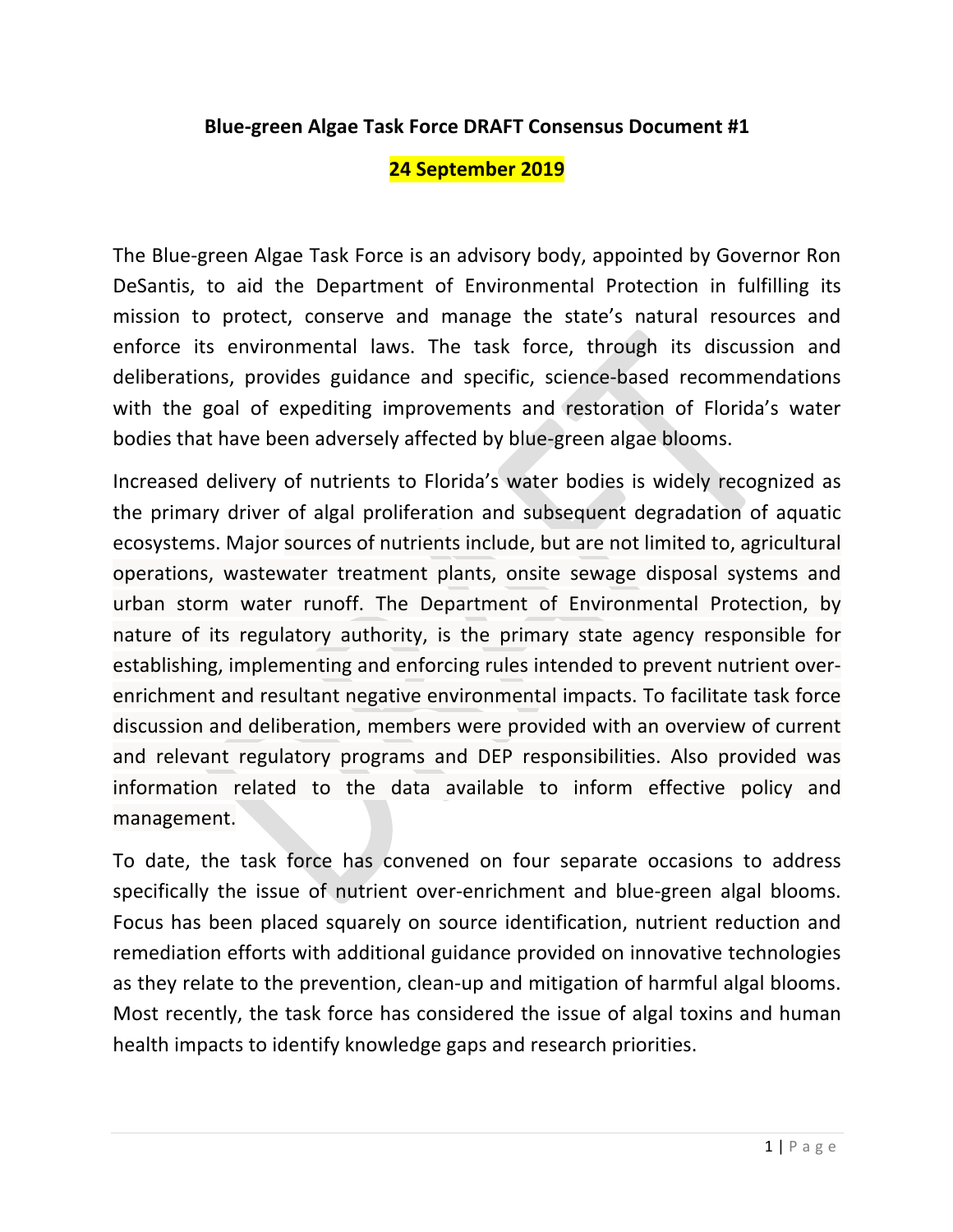The following is a concise summary of key topical issues discussed by the task force thus far and highlights areas where additional study and/or regulatory reform is warranted:

## *Basin Management Action Plans*

• Basin Management Action Plans (BMAPs) are restoration road maps with an identified suite of projects/actions collectively intended to reduce pollutants to achieve a restoration target. A strategic implementation of any of the DEP approved plans is hindered, in large part, by local funding constraints and commitments. As a consequence, delays in the anticipated time to achieve a specific restoration target within BMAP areas can be expected. Moreover, the effectiveness of specific projects cannot be regularly and rigorously assessed due to a lack of available monitoring data calling into question returns on investment.

Accordingly, the Blue-green Algae Task Force recommends a more strategic approach to project selection and implementation. Spatially focused suites of projects in areas likely to yield maximum pollutant reduction are encouraged as is the development of a purposeful sampling and monitoring program to ensure the projects (or suites of projects) are working as intended.

### *Agricultural Best Management Practices*

• The agricultural sector is a significant contributor to excess delivery of nutrients to surface waters throughout Florida and has been identified as the dominant source of both phosphorus and nitrogen within the Lake Okeechobee watershed and a number of other BMAP areas. Agricultural Best Management Practices (BMPs) are practical, cost-effective actions that agricultural producers can take to conserve water and reduce the amount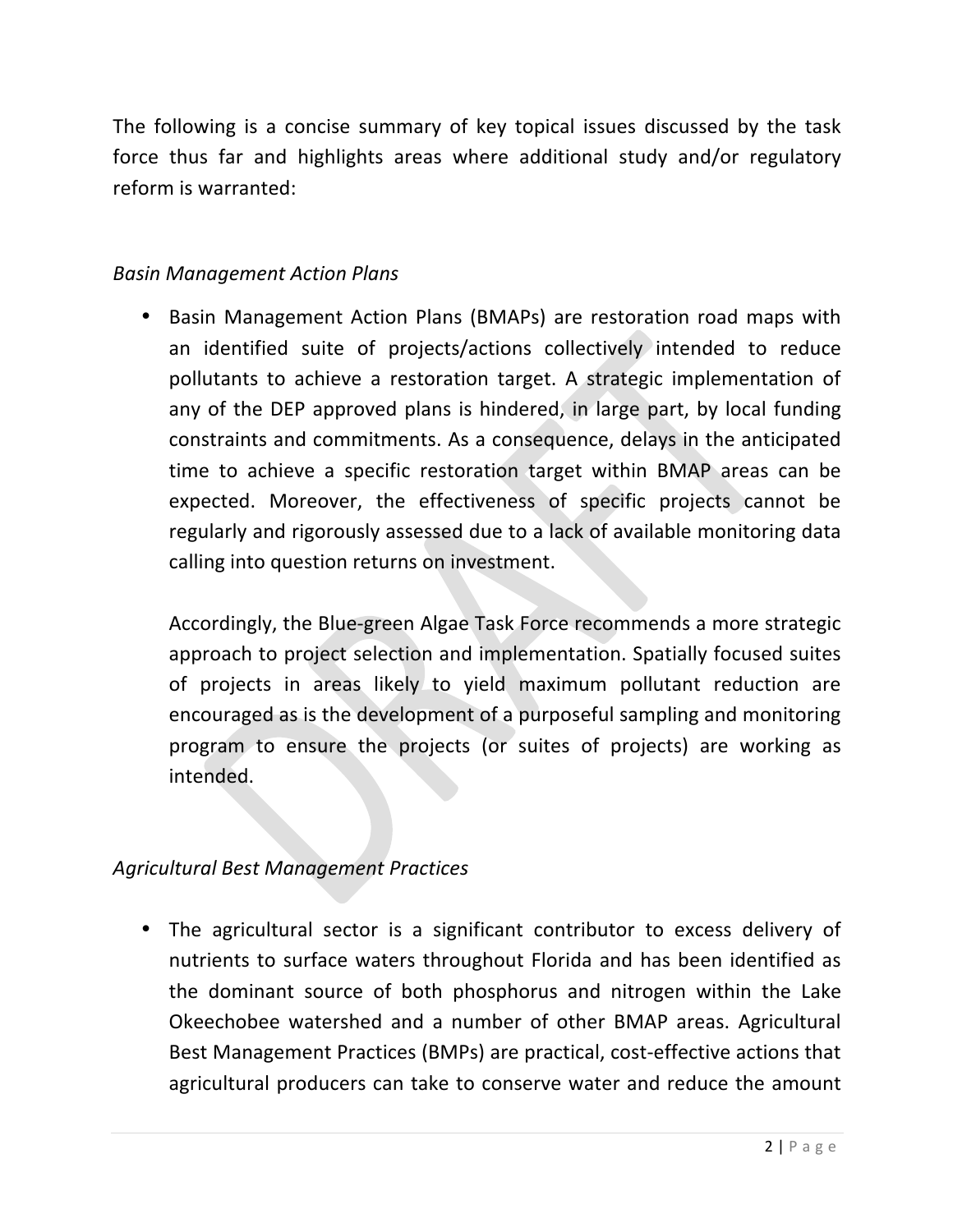of pollutants, i.e. nutrients, entering water bodies. The task force recognizes, however, that BMPs are not a vehicle to achieve water quality targets established within BMAP areas. Nevertheless, their adoption and implementation is statutorily required within BMAP areas and presumed to result in reduced environmental impacts. Despite the statutory requirement indicated above, only 75% of eligible agricultural parties within the Lake Okeechobee BMAP area are enrolled in an appropriate BMP. Enrollment numbers are considerably less in other BMAP areas.

The Blue-green Algae Task Force recognizes that full compliance with the statute is necessary to realize the nutrient reduction benefits as calculated in the BMAP process to achieve a TMDL. The task force recommends action to increase BMP enrollment in all BMAP areas to ensure that the maximum environmental benefit is achieved and that there is an accurate accounting of nutrient loading to those waterbodies that are designated as impaired and targeted for restoration. Enrollment, in of itself, does not ensure compliance. It is critical that all agricultural producers enrolled in BMP programs maintain accurate records to demonstrate that they are implementing BMPs and that these records are verified by an appropriate regulatory authority.

Although BMPs, by design, are, from an agricultural producer's perspective, technically feasible and economically viable, that does not imply that their adoption and full implementation will alleviate downstream water quality impairments. In fact, as indicated above, the task force recognizes that BMPs were not intended as a primary tool to achieve regulatory water quality standards. Nevertheless, current (and arguably outdated) BMP manuals should be subject to regular review and revision to achieve a greater environmental benefit; improved water quality, in particular. Advanced technologies that reduce leaching and runoff of nutrients and the subsequent delivery of those nutrients to groundwater or adjacent surface waters should be incorporated into revised and updated BMP manuals as appropriate.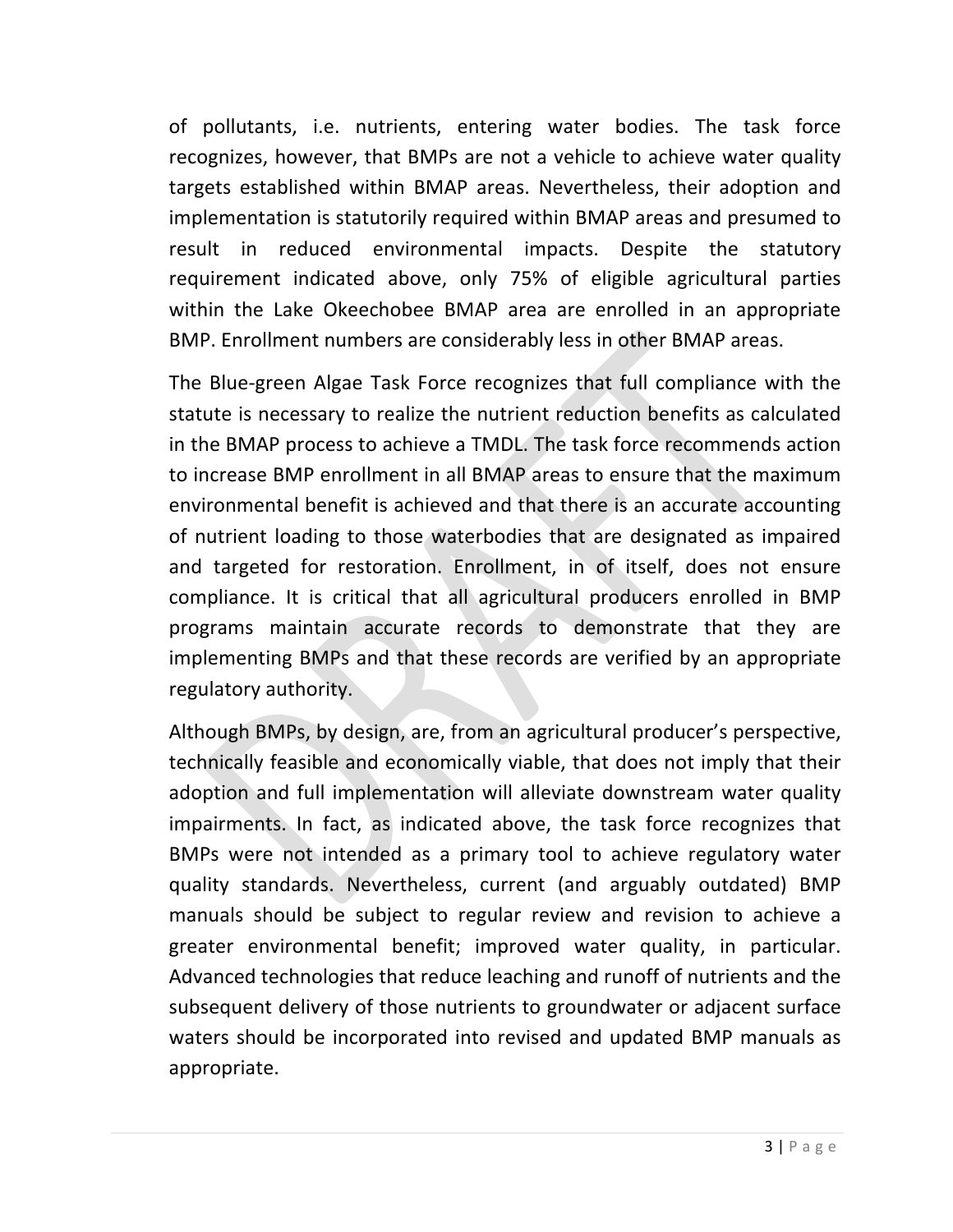The task force recommends that the effectiveness of BMPs be supported by adequate data to justify the presumption of compliance granted upon enrollment and implementation. There are few data available outside of the Everglades Agricultural Area (EAA) that would allow for a rigorous and guantitative assessment of BMP effectiveness. Such data are recognized by the task force as an essential element of a comprehensive and sciencebased water quality restoration program that is progressive and adaptive in nature. Accordingly, the task force recommends the implementation of a representative onsite sampling program to assess the effectiveness of sector specific BMPs intended to reduced nutrient loading to adjacent water bodies.

### *Septic Tanks*

• The task force recognizes that conventional onsite sewage treatment and disposal systems, i.e. septic systems, were designed to manage health risks associated with the introduction of human waste to the environment. Accordingly, they have been and continue to be permitted and regulated by the Department of Health. However, conventional septic systems are also a well-known and substantial source of nutrients to groundwater and surface waters across the state. There are, in fact, more than 2.5 million septic systems in Florida and the nutrients in the effluent from these systems contributes to the development and maintenance of harmful blue-green algae blooms. 

The task force recommends broader regulatory oversight of onsite sewage treatment and disposal systems to ensure that those systems function properly, protect the environment against excessive nutrient pollution and also are protective of human health. The Department of Environmental Protection should develop a comprehensive regulatory program to ensure that onsite sewage treatment and disposal systems, where appropriate, are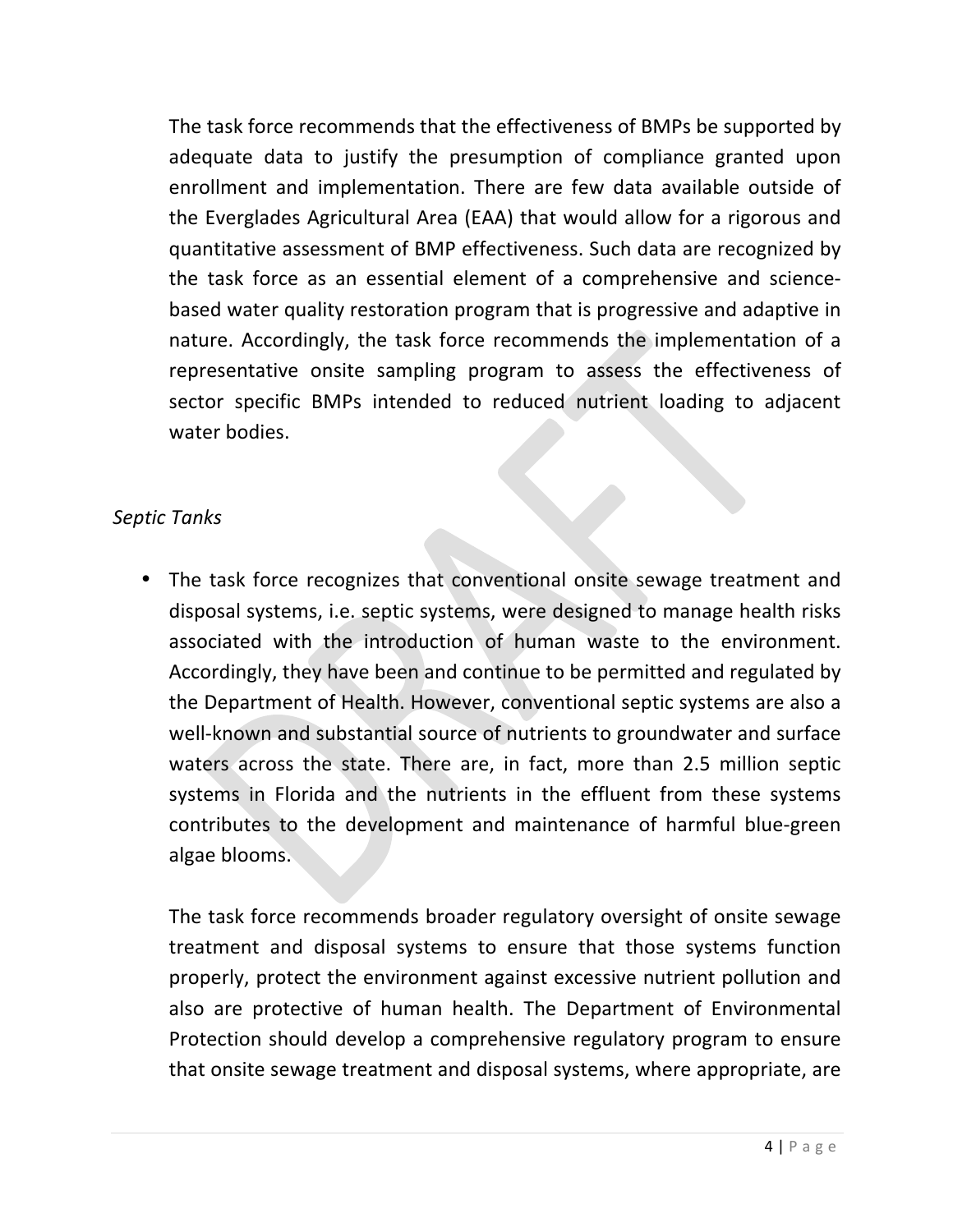sized, designed, constructed, installed, operated and maintained to prevent environmental impact and preserve human health.

• Best available information suggests that underperformance of septic systems and general system failure is commonplace. Poorly functioning and/or failing septic systems contribute disproportionately to nutrient pollution and pose increased health concerns. The task force recommends the development and implementation of a septic system inspection and monitoring program with the goal of identifying improperly functioning and/or failing systems so that corrective action can be taken to reduce negative environmental impacts and preserve human health, particularly in sensitive areas. At present there is no requirement that conventional septic systems be inspected post-permitting.

Current regulations prohibit permitting of conventional septic systems on lots of 1 acre or less in Outstanding Florida Spring watersheds. The task force recommends broader adoption of this rule or a more protective regulation to include other environmentally sensitive areas with the realization that conventional septic systems continue to be permitted throughout the state at a high rate.

### *Sanitary Sewer Overflows*

• Sanitary sewer overflows (SSOs) are both a human health concern and a source of localized nutrient pollution. The magnitude of the issue as it relates to harmful algal blooms is not known. Nevertheless, every effort should be made to minimize the occurrence of SSOs and their potential negative environmental and health impacts.

Acute power failure during storm events and hurricanes is a leading cause of SSOs. Thousands of lift stations across the state were constructed prior to 2003 and are not required to have an emergency back-up power source. To alleviate the risk of an SSO due to power failure, the task force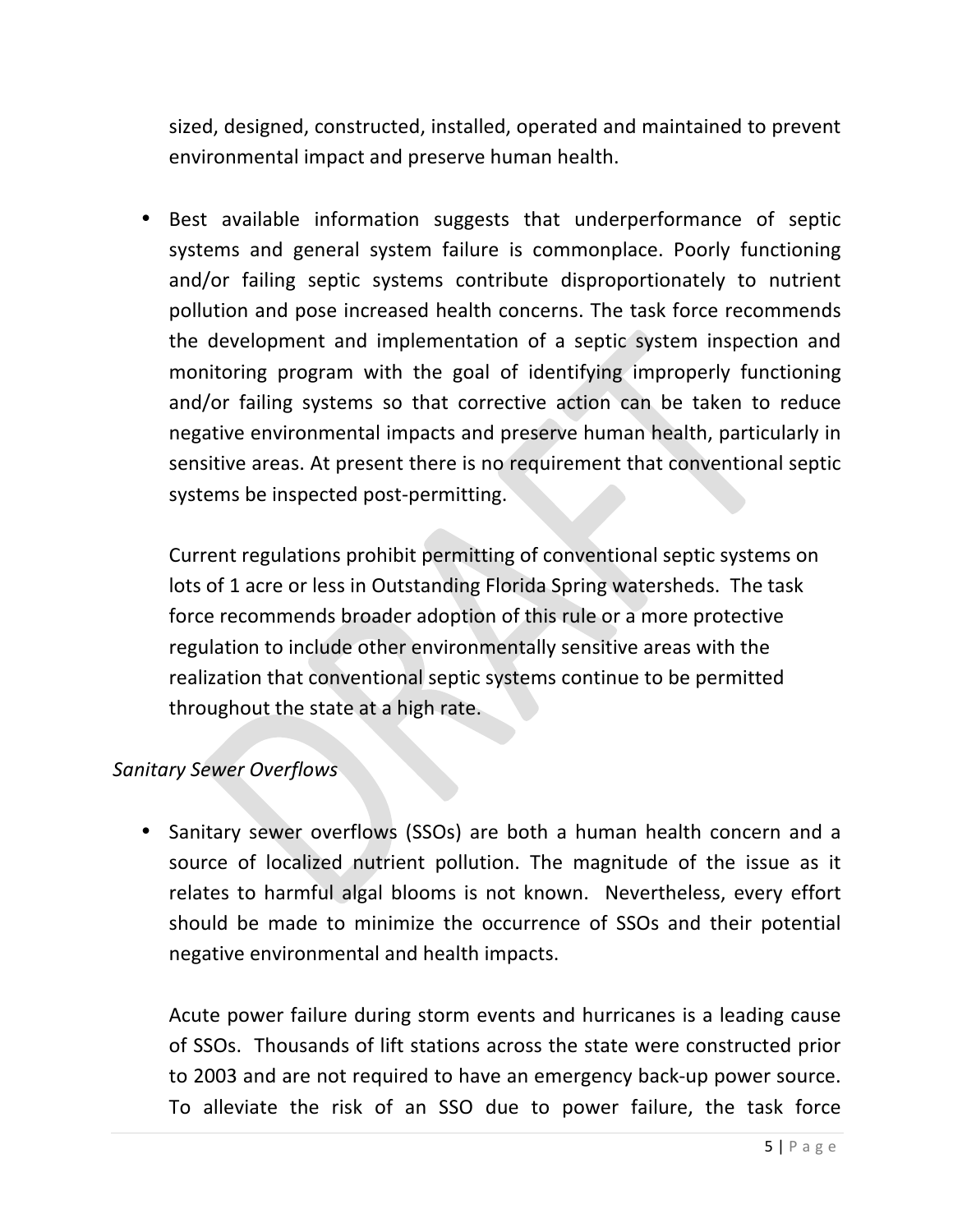recommends that emergency back-up capabilities be identified for all lift stations constructed prior to 2003.

• Infiltration and Inflow (I&I) is also a major cause of SSOs during storm events. Leaky infrastructure can present a problem also during non-storm times, as waste water can leave pipes and enter the environment through the same leaks that water enters the pipes during storm events. The problem, however, is difficult to manage under the state's current regulatory framework and corrective action is largely reactionary. The task force recommends that the Department of Environmental Protection pursue a more proactive approach to address I&I issues to reduce the risk of SSOs and associated water quality degradation.

### *Water Quality Monitoring*

• The task force recognizes that the development and implementation of a state-wide comprehensive water quality monitoring strategy will be a key part of its water quality protection efforts moving forward. Appropriately scaled monitoring data allow water resource managers to evaluate the effectiveness of specific actions and projects intended to provide environmental benefit and are an essential part of any science-based decision-making process. Given the current focus on blue-green algae blooms in Lake Okeechobee and northern estuaries, i.e. Caloosahatchee and St. Lucie, the task force recommends an expanded water quality monitoring program in each of the relevant BMAP areas to identify priority areas for project implementation and for subsequent evaluation of project effectiveness in achieving nutrient load reductions. The task force recommends also that additional environmental parameters be incorporated into those monitoring programs to aid our understanding of the factors that lead to the development, maintenance and senescence of harmful algal blooms and toxin production.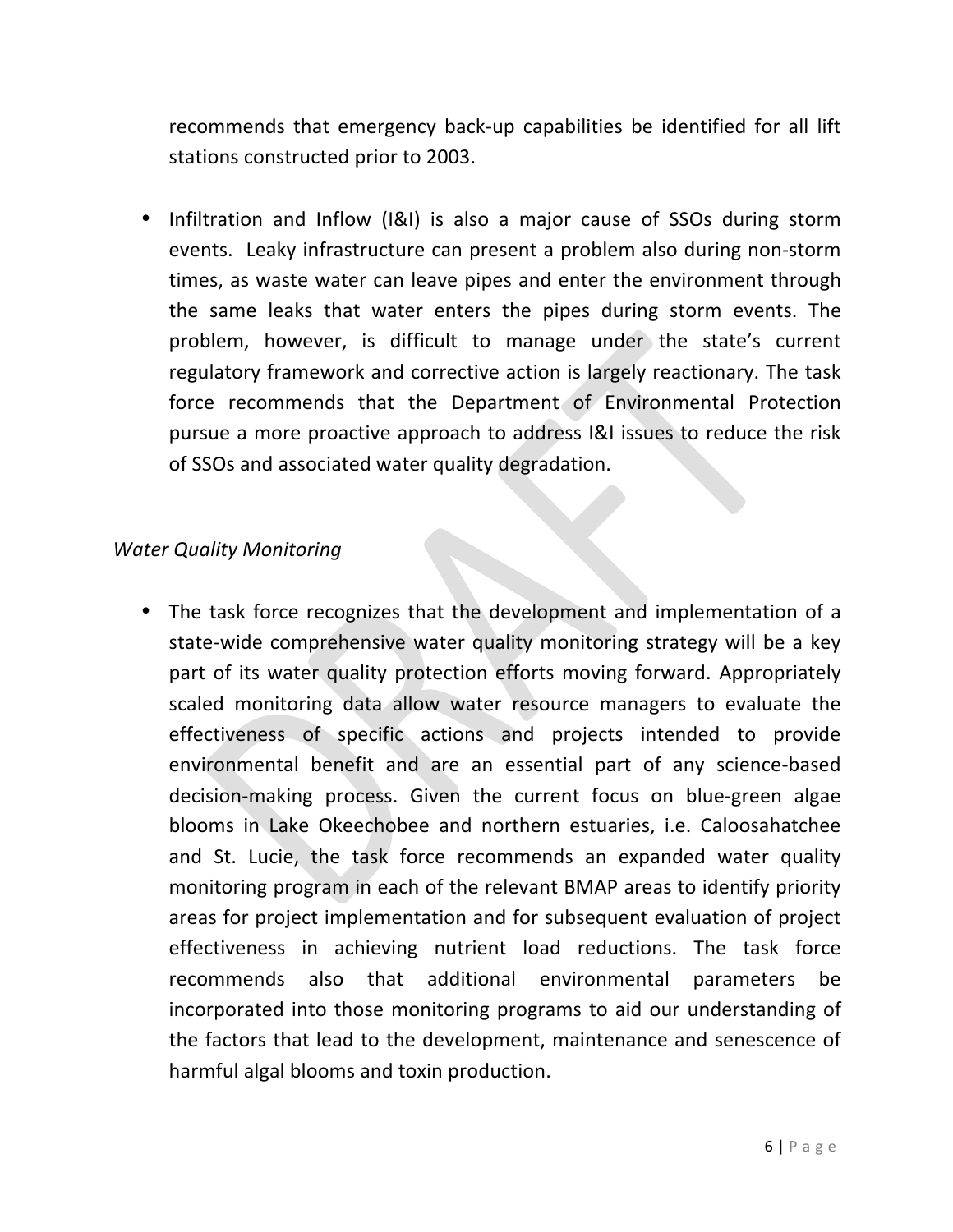#### *Innovative Technologies*

• A broad suite of innovative technologies is potentially available to aid in the prevention, clean-up and mitigation of harmful algae blooms. Technologies, however, vary widely in approach (biological, chemical and/or mechanical in nature), scalability and cost.

The task force recommends an investment in a diverse portfolio of technologies, focusing on those that are demonstrably cost-efficient, environmentally safe and scalable. Technologies that are focused on cleanup and mitigation of blue-green algae blooms, though important, are event driven and should not consistently dominate expenditures. Technologies with a prevention focus are desirable and will require more strategic and longer-term investments. The task force recommends also investments in technologies with the potential to detect and monitor harmful algal blooms to enable more proactive response. Finally, the task force encourages an investment in a common testing facility to aid in the development of technologies to reduce nutrients and/or harmful algae.

### **Public Health**

• Public health issues as they relate to blue-green algae blooms are an increasing concern in Florida, though the science bearing on those concerns is quite limited and not well developed. The task force recommends a greater state investment in this research arena. Of particular importance are studies that address acute and chronic health effects of exposure of humans and other animals to algal toxins. An essential component of such studies is ready access to quantitative data on algal toxins in water, sediments and air. Accordingly, the task force recommends that sampling for algal toxins be incorporated strategically into existing and future water quality sampling/monitoring programs.